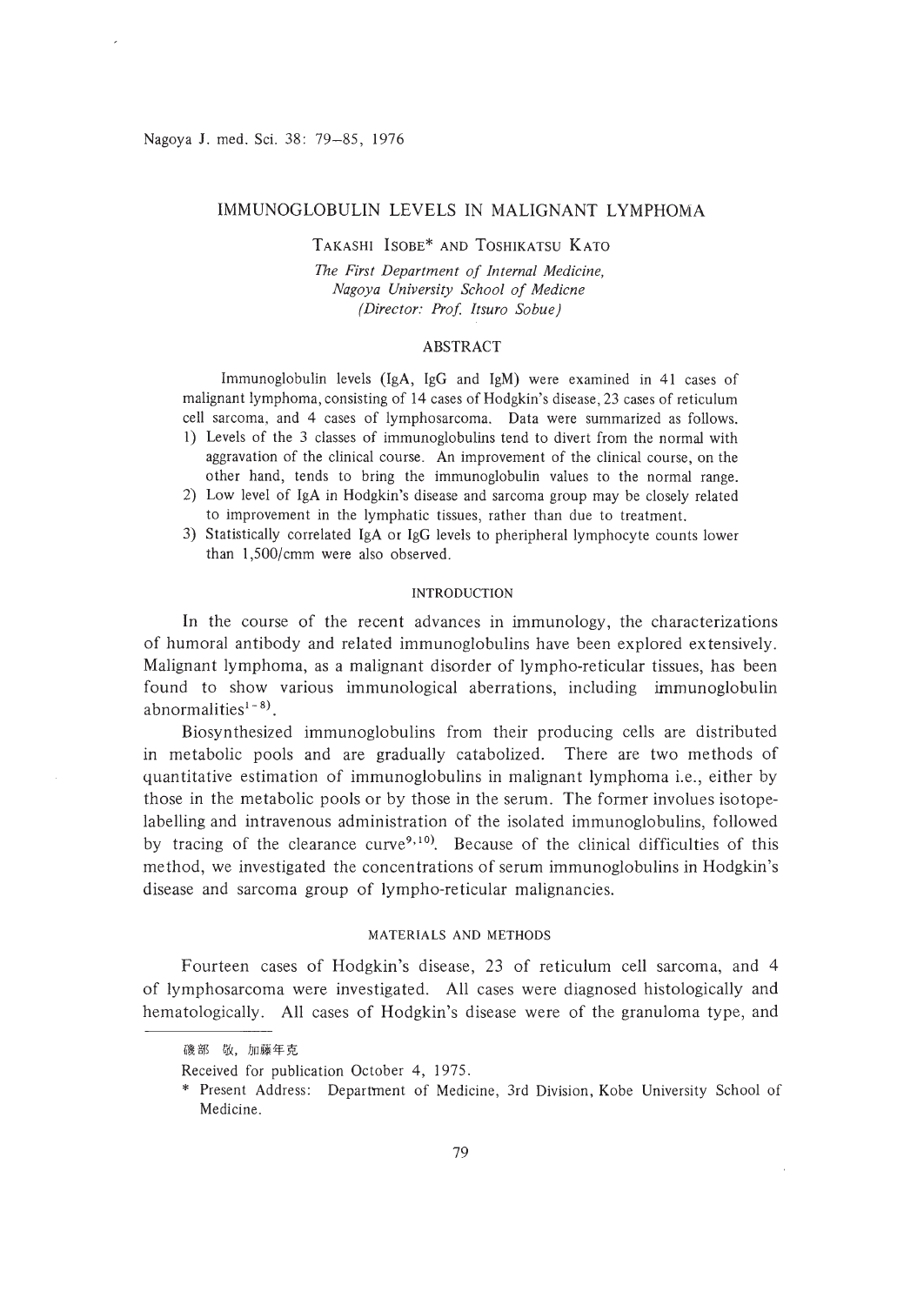excluded cases suggestive of reactive reticulosis. Out of the total of 41 cases, 20 cases died and 15 were autopsied.

Reticulum cell sarcoma and lymphosarcoma were tentatively summarized as "sarcoma group", because there were several cases histologically difficult to differentiate from each other, and clinically almost similar therapy was instituted to both. Thus in this study, cases were divided into two diagnostic categories: (I) Hodgkin's disease; 14 cases (18 to 72 year-old, male 12, female 2). (2) sarcoma group; 27 cases (3 to 74 year-old, male 22, female 5).

Concentrations of immunoglobulins in human serum were measured by Mancini's method<sup>11</sup>. Plates for quantitations were made by using 1 % special agar-Noble (Difco Inc. Detroit) with veronal buffer (ionic strength 0.025, pH 8.6) containing specific anti  $\gamma$ -chain, anti  $\alpha$ -chain, and anti  $\mu$ -chain antisera, respectively. All antisera were made in the laboratory by immunizing rabbits with fractionated immunoglobulins and by absorptions with both kappa and lambda typed Bence Jones proteins.



Fig. 1. Immunoglobulin Levels in Malignant Lymphoma.

#### RESULTS

Figure I shows immunoglobulin levels of all the cases. Shaded areas in each column represent the normal values. Levels of immunoglobulin of each case are expressed as percen tages of the mean value of normal, and show some with abnormal levels, either high or low. There were no cases with monoclonal immunoglobulins in this study. In the figure, 15 cases were already under treatment at the time of study.

Figure 2 shows a comparison of 3 classes of immunoglobulins "before and after aggravation" or "before and after improvement" in some cases with clinical follow-up studies.

Indices representing clinical activities in lymphoma consisted of enlargement of lymph nodes or spleen and extensive involvement of lymph nodes. Aggrava-

tion of the clinical course seems to be correlated with a tendency to divert from the normal values. Improvement of the clinical course, on the other hand, also seems to show a tendency to improve the immunoglobulin values to the normal range.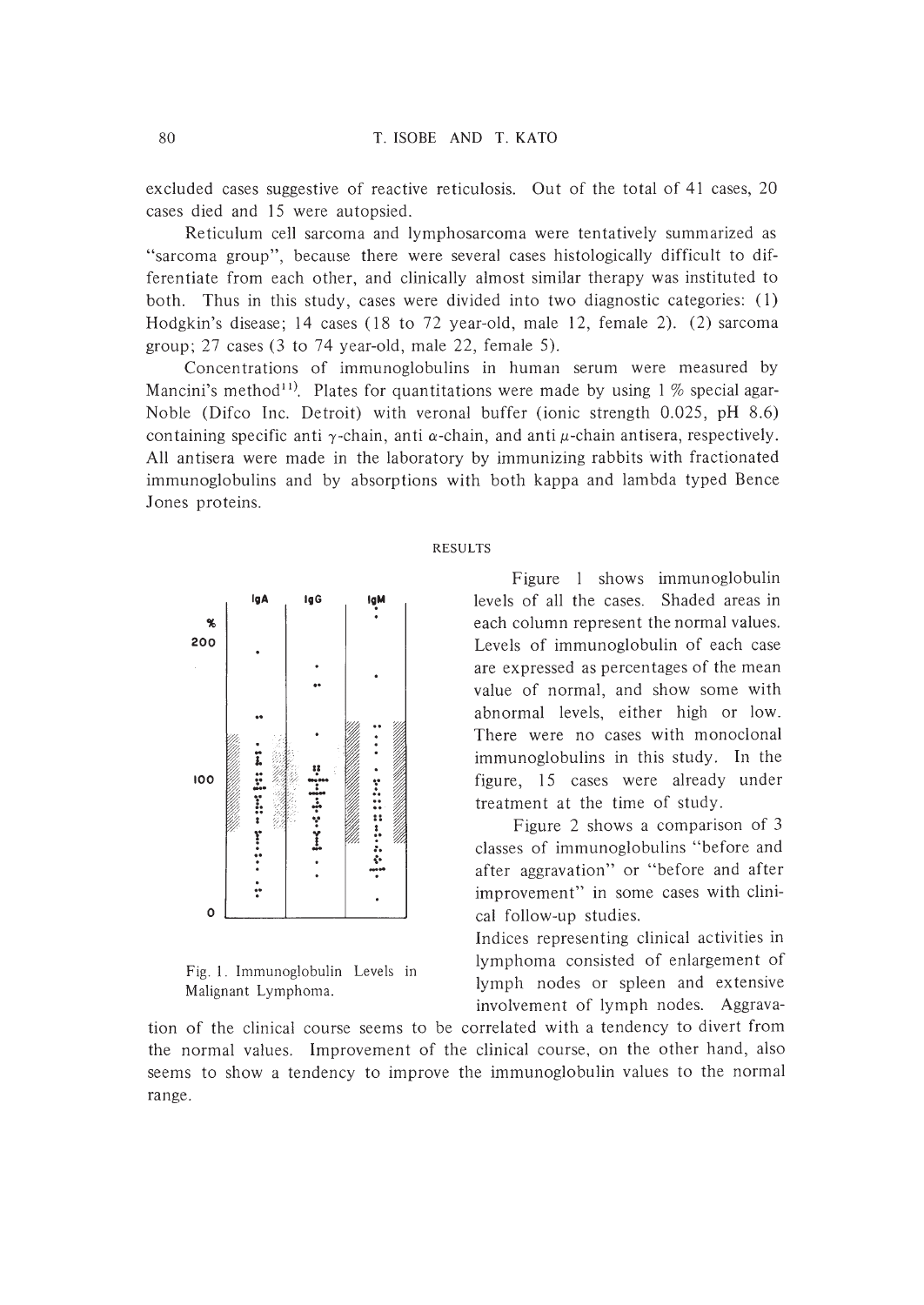

Fig. 2. Comparison of 3 classes of Immunoglobulins.

Figure 3 shows the clinical course of 4 cases of the sarcoma group. The distribution of lymphadenopathy is classified as stage I, II and III according to Peters' classification. It must be emphasized that the classification of stage I or II has to be decided with the result of lympangiography. In all cases in Figure 3, lymphangiographies were performed. The numbers in the panel of splenomegaly represent the enlargement of the spleens (3 means 3 figures' breadth below the costal margin). In cases A. I. and H. M., the levels of immunoglobulin tended to be in the normal range with improvement of the clinical course. In case K. I., the IgA level was low at the onset, with no improvement until the patient's death 9 months later. In case J. Y., immunoglobulins became higher than normal, with aggravation of the clinical course. It was noteworthy that, among 3 classes of immunoglobulin, IgA seemed to be more proportionally correlated to clinical activity i.e. stage or splenomegaly in these 4 cases.

Figure 4 shows the relationship of clinical stages and immunoglobulins. As



Fig. 3. Clinical Stages and Immunoglobulins (I).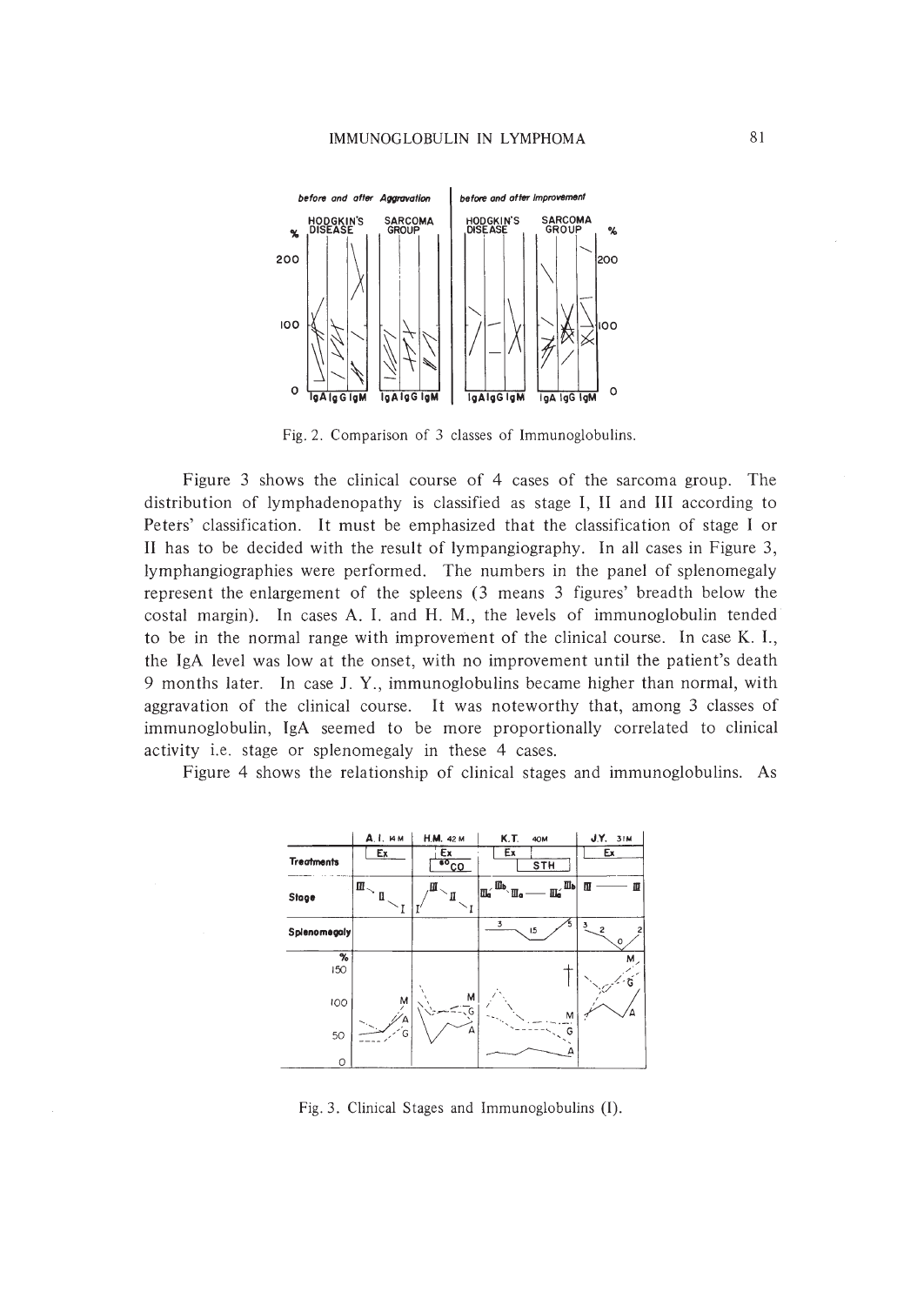



Fig. 4. Clinical Stages and Immunoglobulins  $(I).$ 



the stage progressed, levels of both IgA and IgG decreased. There seemed to be no such relationship in the IgM level.

Figure 5 shows immunoglobulin levels with or without bone marrow infiltration, as compared with those in myeloid leukemia. Fifteen autopsied cases were divided into 2 groups, i.e., one with bone marrow infiltration (expressed as plus) and another without infiltration (as minus) according to the presence or absence of marrow infiltration by malignant cells. Immunoglobulin levels of 22 aggravated cases with myeloid leukemia, either acute or chronic, were compared as a control group of marrow infiltration. Cases with marrow infiltration appeared to have lower levels of immunoglobulins than cases without marrow infiltration. However, levels with myeloid leukemia ranged rather higher than those of lymphoma, demonstrating that the marrow infiltration per se is not closely related to the low levels of immunoglobulins.

Figure 6 shows the relationship between absolute lymphocyte counts in the peripheral blood and serum immunoglobulins. The lowest panel of the figure represents data from a control group consisting of 27 cases of non-reticular neoplasma with peripheral lymphopenia due to disease processes, chemotherapies or radiation-therapies.

Application of the "t" test to IgA and IgG levels in Hodgkin's disease yielded coefficients of correlation of 0.69 ( $p < 0.05$ ) and 0.73 ( $p < 0.05$ ) respectively, and showed significant correlation with peripheral lymphocyte counts. There was no correlation in the sarcoma and control groups.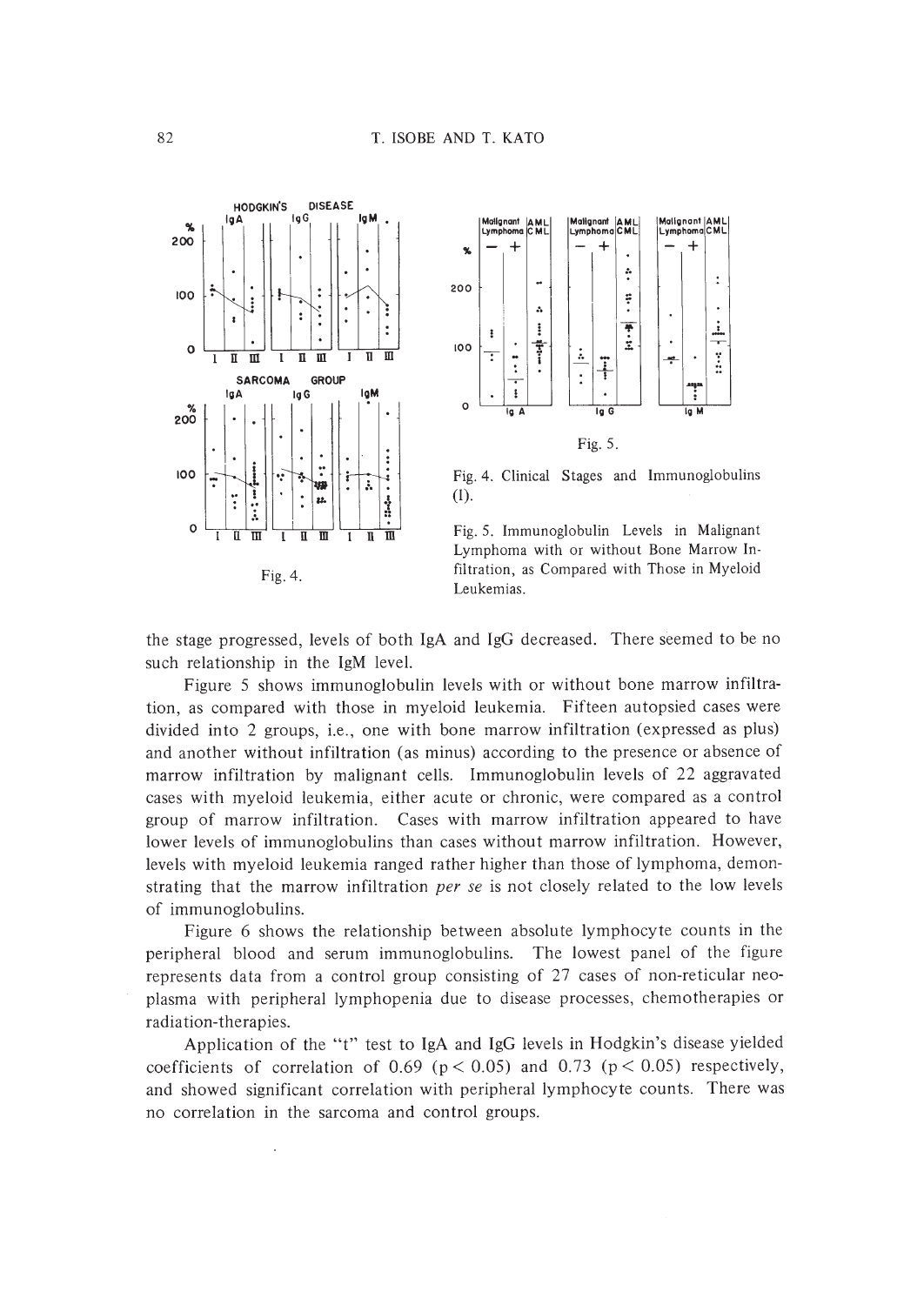

Another finding noted in Figure 6 was the low level of IgA in the lymphoma groups, but not in the control group. Therefore, as shown in Figure 7, IgA levels were compared among groups of cases with peripheral lymphocyte counts of less than 1,500/cmm, demonstrating that IgA levels in Hodgkin's and sarcoma groups were significantly lower ( $p < 0.05$ ).

## **DISCUSSIONS**

The concentrations of serum immunoglobulins are maintained at certain levels by the balance between synthesis and catabolism. However, pathological disorders and possibly subsequent treatments can influence the balance of metabolic pools, occasionally causing the immunoglobulin concentrations to be out of the normal range.

In this paper, we attempted to elucidate one of the clinico-pathological features of lymphoma by measurement of serum immunoglobulins.

Since lymphoma is a disorder of lymphatic tissues, the indices representing clinical activities in lymphoma were studied by the following:

- 1) Enlargement of lymph nodes of spleen (Fig.  $2 \& 3$ ).
- 2) Clinical stages i.e., distributions of involved lymphatic tissues (Fig. 4).
- 3) Involvement of bone marrow (Fig. 5).
- 4) Peripheral lymphocyte counts, as a resylt of systemic involvements of lymphatic tissues (Fig.  $6 \& 7$ ).

From figures 2 to 7, several interesting points were noted. First, there were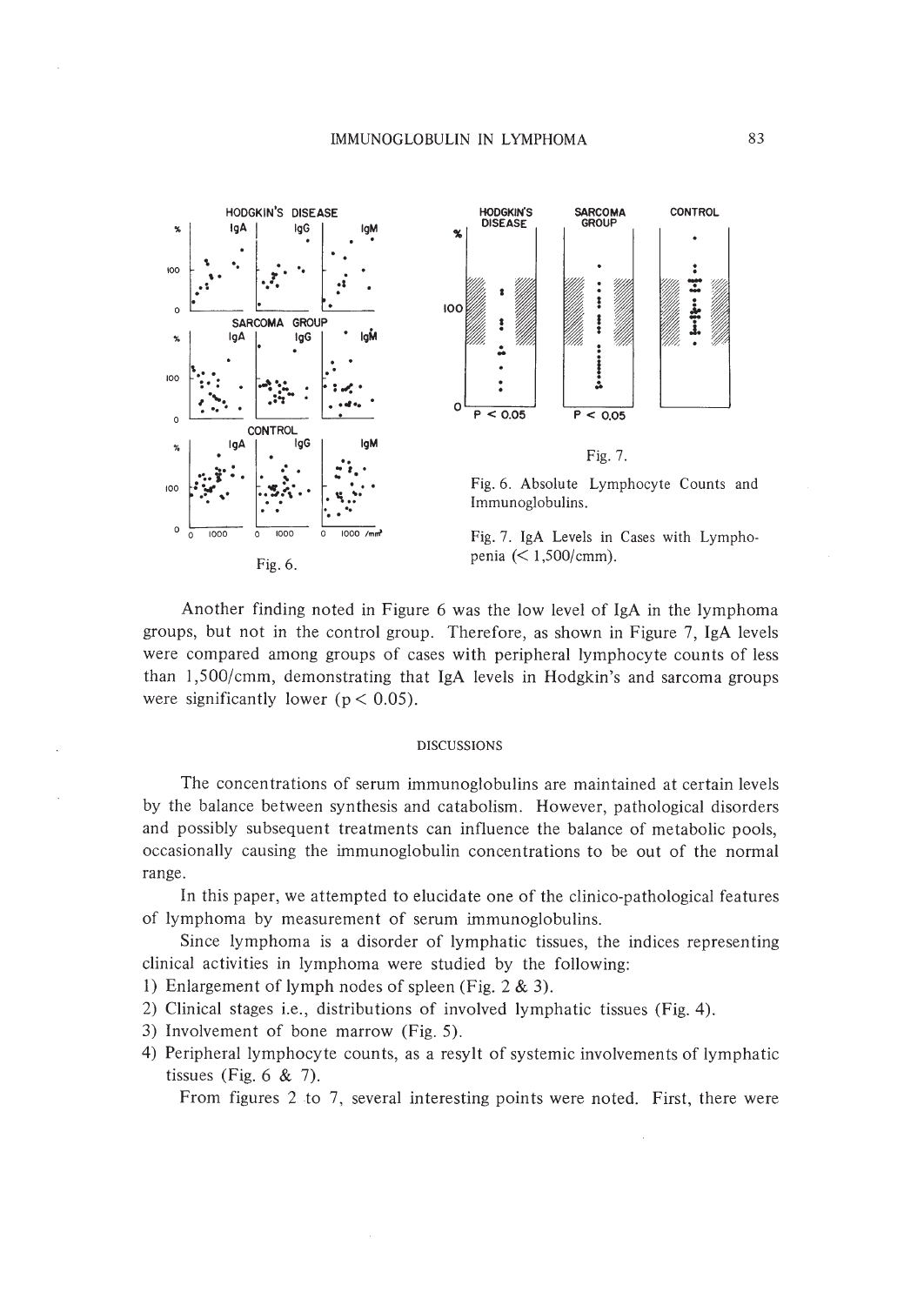cases which had low IgA levels from the onset of the diseases (see Fig. 3, K. T. and A. I.). Secondly, immunoglobulin levels tend to increase i.e., recover to the normal ranges in the course of clinical improvement by treatment. Thirdly, among cases with peripheral lymphocyte counts of lower than 1,500/cmm, IgA levels are lower in the lymphoma group than in the non-lymphoreticular malignancies. Thus, it seemed to be that the low level of IgA in Hodgkin's disease and sarcoma group might be closely related to the involvement of lymphatic tissues, rather than the result of treatment.

It is also interesting that a correlation exists between IgA or IgG levels and peripheral lymphocyte counts (Fig. 6). However, more detailed analyses regarding the T cell-B cell subpopulations of the peripheral lymphocytes should be carried out. In various malignancies of the lymphoreticular system there reported many abnormalities in the immunoglobulin levels. Among these abnormalities, there was no case with monoclonal immunoglobulin in this study, although these have been reported. Hypoimmunoglobulinemia has also been noted in various lymphomas, such as lymphosarcoma or chronic lymphatic leukemia. Regarding reticulum cell sarcoma, Miller pointed out that IgG and IgM are lower than IgA levels, as in lymphosarcome.

We have already reported on low levels of serum immunoglobulins in reticulum cell sarcoma as contrasted with the high levels in reticulosis<sup>5)</sup>. Hodgkin's disease has been frequently reported as being associated with hyperimmunoglobulinemia<sup>1-3)</sup>. However, as in our previous paper<sup>5)</sup> or the paper by Poe et al.<sup>4</sup>, there were certain cases with hypoimmunoglobulinemia. In general, in consideration of the clinical activities of diseases, it is important to analyse the immunoglobulin values as one of the clinico-pathological features.

#### ACKNOWLEDGEMENT

The authors wish to express their gratitude to Prof. Itsuro Sobue. They wish to thank also Dr. Saburo Ono, Dr. Akira Kunii and the authors' colleagues in the Hematology Section for their guidance and encouragement.

#### REFERENCES

- I) Arends T., Coonrad, E. V. and Rundles, R. W.: Serum protein in Hodgkin's disease and malignant lymphoma. *Am.* J. *Med..* 13:833, 1954.
- 2) Miller, D. G.: Hodgkin's Disease, lymphosarcoma. and chronic lymphatic leukemia. *In Immunological Diseases.* pp.372 Boston, Little, Brown and Company, 1965.
- 3) Peters, M. V., Alison, R. E. and Bush, R. S.: Natural history of Hodgkin's disease as related to staging. *Cancer,* 19:308, 1966.
- 4) Poe, R. H., Gable, C. E. and Jarrold, T.: Hypogammaglobulinemia in Hodgkin's disease treated with nitrogen mustard. *Arch. Intern. Med.,* 118:199, 1966.
- 5) Isobe, T. and Kato, *T.:* Immunologic aberrations in idiopathic reticulosis. *Recent Advan. in RES Res.* 9:53, 1969.